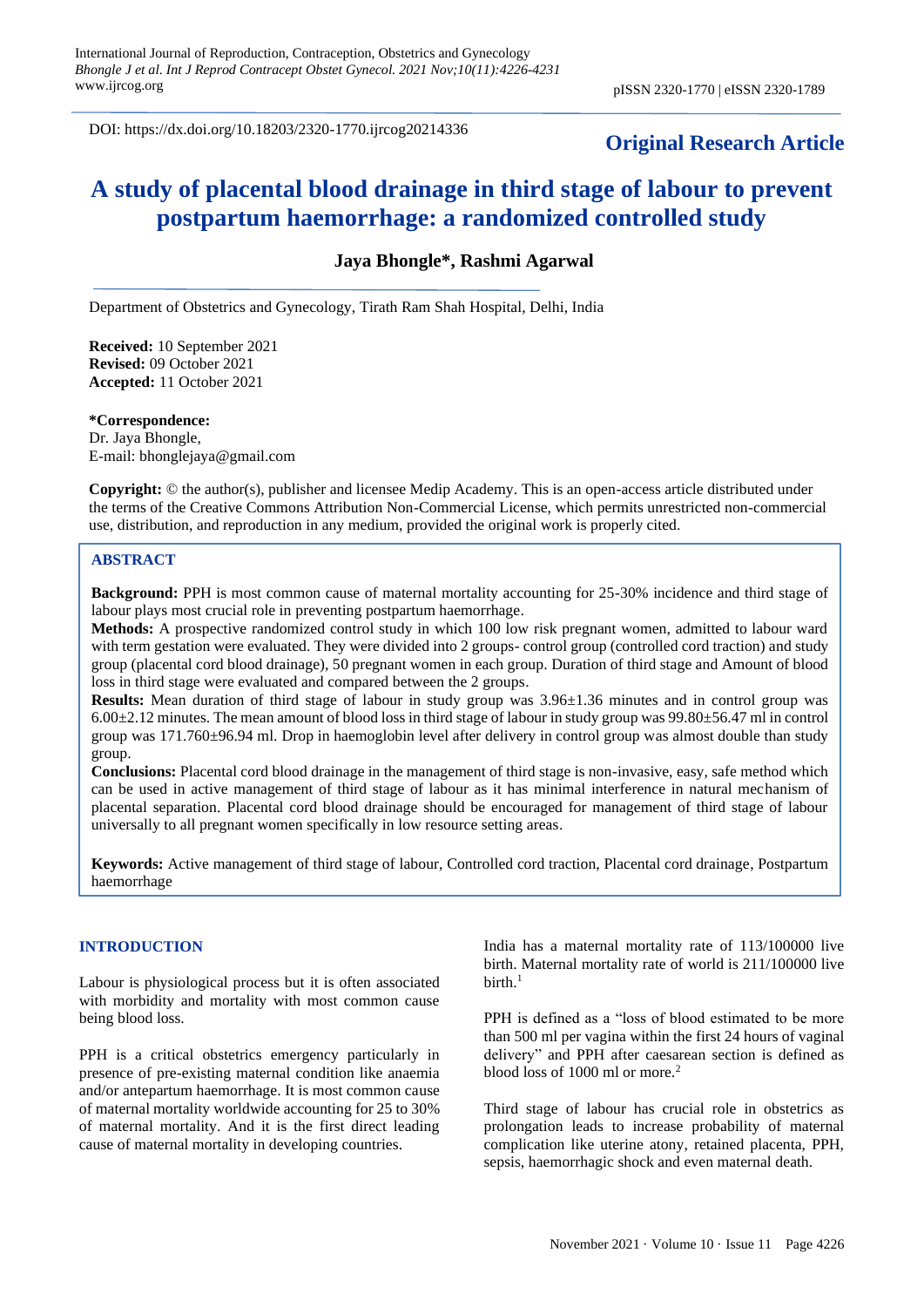Two methods of management of third stage of labour are 1) expectant management, 2) active management (widely preferred).

Active management of third stage of labour, including delayed cord clamping, controlled cord traction and administration of oxytocic drugs such as oxytocin have been beneficial.<sup>2</sup>

Unclamping the cord at maternal site and releasing the placental blood facilitate delivery of the placenta by reducing its bulkiness allowing the uterus to contract and retract effectively leading to delivery of the placenta and may reduce the duration of the third stage of the labour and blood loss.

Placental cord blood drainage in the management of third stage of labour is one method which can be used in active management of third stage of labour.

The present study undertaken to evaluate, the effectiveness of placental blood drainage via the umbilical cord during vaginal delivery in reducing the duration of third of stage of labour and blood loss in third stage, thereby reducing the incidence of postpartum haemorrhage.

### *Aims and objectives*

To evaluate the effectiveness of placental blood drainage via the umbilical cord during vaginal delivery versus controlled cord traction 1) in reducing the duration of third stage of labour, 2) in reducing the amount of blood loss in third stage of labour, thereby reducing the incidence of postpartum haemorrhage.

### **METHODS**

This was a prospective randomized control study done in department of obstetrics and Gynaecology, Tirath Ram Shah Hospital, Delhi. Study was done during period from October 2019 to August 2020.

In this study 100 low risk pregnant women admitted to labour ward with term gestation who fulfilled selection criteria were evaluated.

### *Inclusion criteria*

Full term singleton pregnancy, vertex presentation, vaginal delivery, ability and willingness to provide informed consent.

### *Exclusion criteria*

Haemoglobin less than 7 gm%, overdistended uterus (hydramnios, multiple pregnancy, large baby), antepartum haemorrhage, induced labour, intrauterine death, abnormal presentation, instrumental delivery, known coagulation disorders, medical disorders in pregnancy.

Demographic profile and detailed history were taken. Clinical examination (general physical examination, vitals, systemic examination), obstetric examination to asses gestational age, fetal presentation, fetal lie was done. Baseline investigation was recorded for complete blood count at time of admission in labour room and after 24 hours post-delivery.

Written informed consent was obtained for each woman before inclusion in study.

100 low risk pregnant women were randomly divided into 2 groups- control group (controlled cord traction), study group (placental cord blood drainage), 50 pregnant women in each group by using computer generated random number sequence.

### *Group C*

In these women, after delivery of the baby the umbilical cord was doubly clamped and cut and placenta delivered by controlled cord traction after the signs of placental separation appears.

### *Group S*

In these women, after delivery of baby the umbilical cord was unclamped immediately after it was cut and left open to drain into kidney tray until flow ceased, this prevented the drained blood from getting mixed with blood lost in third stage of labour. Placenta delivered by controlled cord traction after signs of placental separation appeared.

Delayed cord clamping was done in both groups. PPH drape put immediately after delivery of baby in both group and Inj. Oxytocin 10 Units i.m. given after delivery of placenta in both groups.

Amount of blood loss in third stage of labour was collected in PPH drape in both groups, PPH drape has calibrated from 50 ml on its lower part to measures amount of blood loss. Mops used for episiotomy were discarded.

The duration of third stage of labour was calculated using a stopwatch. If there was bleeding due to uterine atony 10 units oxytocin in 500 ml of saline drip was started. If uterus still did not contract adequately, 15-methyl-PGF2 alpha (carboprost) 250 µg (after excluding respiratory illness) was given intramuscularly. Blood transfusion was given if indicated.

Blood collected in drape was measured. Care was taken not to mix drained blood from cord with blood loss during third stage of labour.

The pulse rate, blood pressure and state of the uterus were noted immediately after delivery. The women were kept under observation for next one hour for any complications.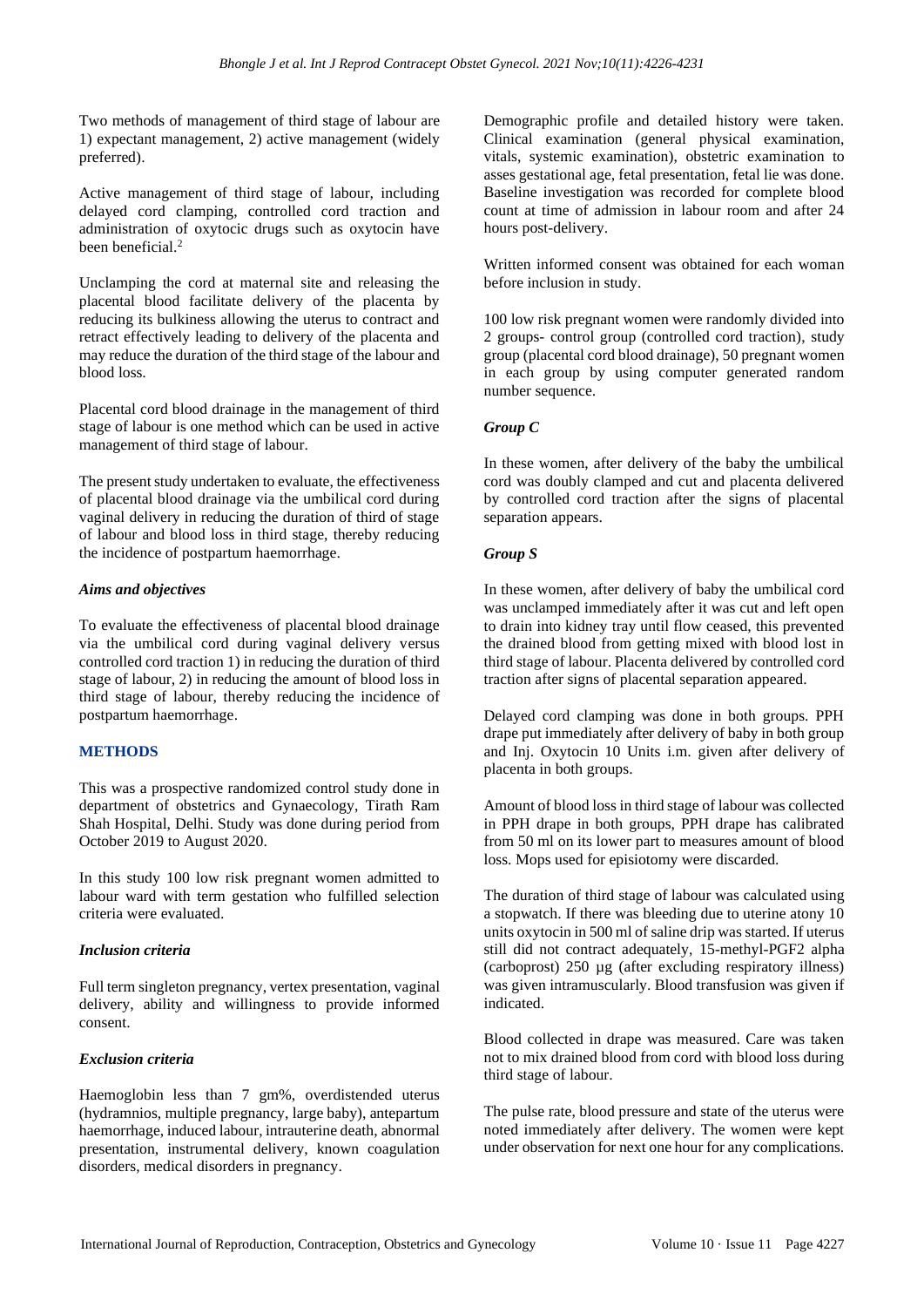The primary outcome were measured i) the duration of third stage of labour and ii) the amount of blood loss.

The secondary outcome were measured i) the incidence of retained placenta, ii) manual removal of placenta, iii) need for blood transfusion.

All details were entered in excel sheet. Statistical test of significance were applied.



#### **Figure 1: Calibrated PPH drape.**

#### *Statistical analysis*

Descriptive and inferential statistical analyses were carried out in the present study. Results on continuous measurements were presented on Mean±SD and results on categorical measurement were presented in number (%). Level of significance was fixed at  $p=0.05$  and any value less than or equal to 0.05 was considered to be statistically significant. Chi square analysis was used to find the significance of study parameters on categorical scale. Student t tests (two tailed, paired and unpaired) were used to find the significance of study parameters on continuous scale within and between two groups.

Based on the results of normality test (Kolmogorov Smirnov and Shapiro Wilk test), it was concluded that part of the data (mean difference) was not following the normal distribution, hence non parametric test was used. Mann Whitney U test was used to find the significance of study parameters on continuous scale between two groups.

The statistical software IBM SPSS statistics 20.0 (IBM Corporation, Armonk, NY, USA) was used for the analyses of the data and Microsoft word and Excel were used to generate graphs, tables etc.

#### **RESULTS**

It was a comparative randomized controlled clinical study.

#### **Table 1: Demographic profile of the study participants.**

|       | $Group \quad N \quad Mean \, age \pm SD \quad t \, value'$ |       | $\blacksquare$ P value |
|-------|------------------------------------------------------------|-------|------------------------|
| Study | $50 \quad 22.44 \pm 3.447$                                 | 0.364 | 0.716                  |
|       | <b>Control</b> 50 $22.20 \pm 3.130$                        |       |                        |

The mean age of patients in study group was  $22.4 \pm 3.44$ years and in control group was 22.20±3.13 years. The p value was 0.716, which was more than 0.05. There was no significant difference seen in the age distribution between study and control groups.

### **Table 2: Comparison of gravida score among both the groups using chi square test.**

|              |         |                | <b>Gravida</b> |                                                    |       |      |        |  |
|--------------|---------|----------------|----------------|----------------------------------------------------|-------|------|--------|--|
|              |         |                | G1             | G <sub>2</sub><br>G <sub>3</sub><br>G <sub>4</sub> |       |      |        |  |
| Group        |         | Count          | 14             | 25                                                 | 10    |      | 50     |  |
|              | Study   | % within group | 28.0%          | 50.0%                                              | 20.0% | 2.0% | 100.0% |  |
|              |         | Count          | 14             | 24                                                 |       |      | 50     |  |
|              | Control | % within group | 28.0%          | 48.0%                                              | 22.0% | 2.0% | 100.0% |  |
| <b>Total</b> |         | Count          | 28             | 49                                                 | 21    |      | 100    |  |
|              |         | % within group | 28.0%          | 49.0%                                              | 21.0% | 2.0% | 100.0% |  |

Chi square value: 0.068, p value: 0.995

#### **Table 3: Comparison of parity among both the groups using chi square test.**

|              |         | <b>Parity</b>  |              |       |       |              |  |
|--------------|---------|----------------|--------------|-------|-------|--------------|--|
|              |         |                | $\mathbf{0}$ |       |       | <b>Total</b> |  |
| Group        | Study   | Count          | 18           | 26    |       | 50           |  |
|              |         | % within group | 36.0%        | 52.0% | 12.0% | 100.0%       |  |
|              |         | Count          | 18           | 25    |       | 50           |  |
|              | Control | % within group | 36.0%        | 50.0% | 14.0% | 100.0%       |  |
|              |         | Count          | 28           | 36    | 51    | 13           |  |
| <b>Total</b> |         | % within group | 28.0%        | 36.0% | 51.0% | 13.0%        |  |

Chi square value: 0.097, p value: 0.953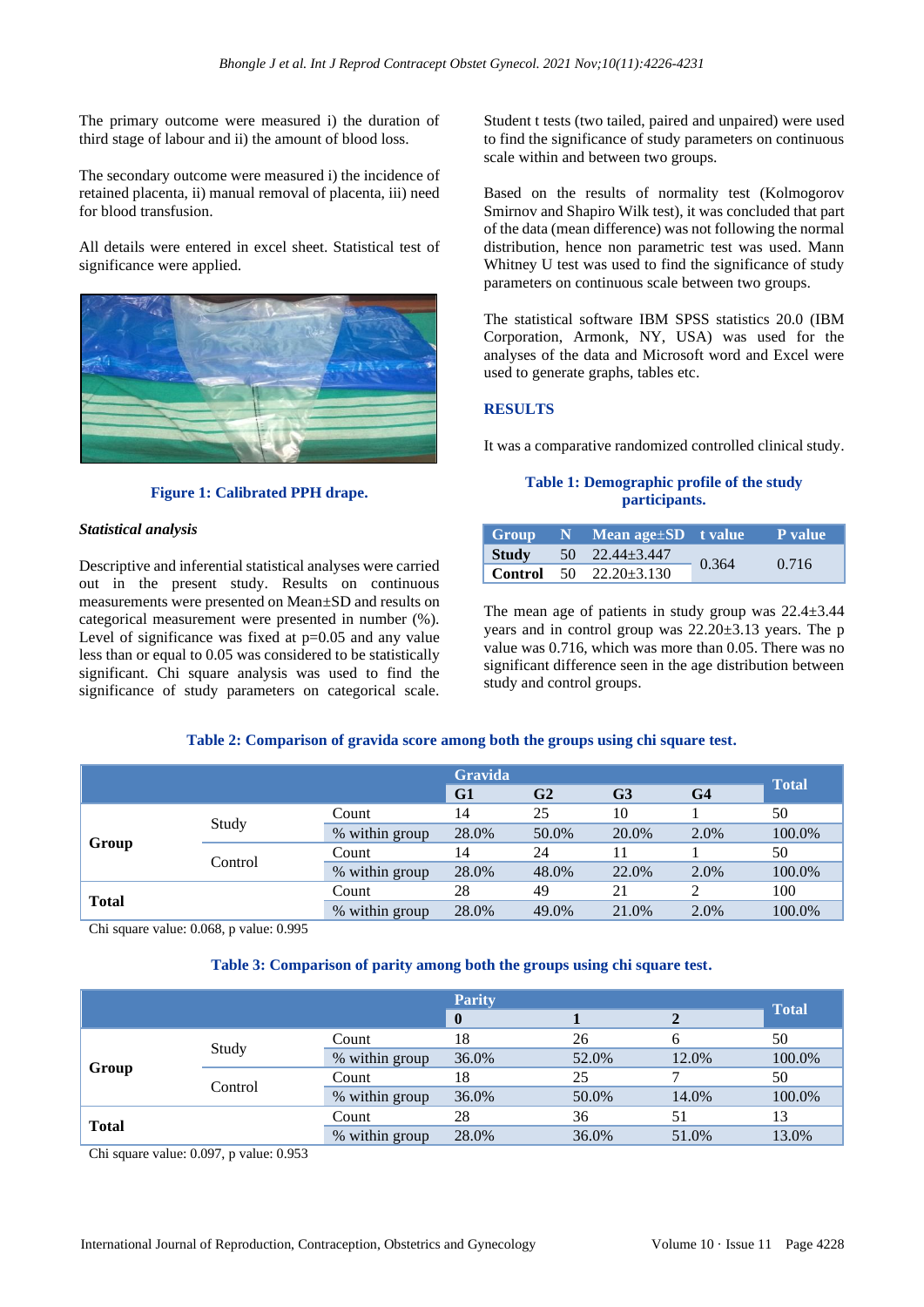|                           | Third stage duration (minutes) |                |       |          |         |              |  |
|---------------------------|--------------------------------|----------------|-------|----------|---------|--------------|--|
|                           |                                |                | $<$ 6 | $6 - 12$ | >12     | <b>Total</b> |  |
| Study<br>Group<br>Control | Count                          | 46             |       |          | 50      |              |  |
|                           |                                | % within group | 92.0% | 8.0%     | $0.0\%$ | 100.0%       |  |
|                           |                                | Count          | 16    | 32       |         | 50           |  |
|                           |                                | % within group | 32.0% | 64.0%    | 4.0%    | 100.0%       |  |
| <b>Total</b>              |                                | Count          | 62    | 36       |         | 100          |  |
|                           |                                | % within group | 62.0% | 36.0%    | 2.0%    | 100.0%       |  |

### **Table 4: Comparison of third stage duration (minutes) among both the groups using chi square test.**

Chi square value: 38.294, p value: <0.001<sup>\*\*</sup> (p<0.05- significant\*, p<0.001- highly significant\*\*)

# **Table 5: Comparison of third stage duration (minutes) in terms of [mean (SD)] among both the groups using unpaired t test.**

| Variables            | Group   |    | Mean   |         | t value | P value        |
|----------------------|---------|----|--------|---------|---------|----------------|
| Third stage duration | Study   | 50 | 3.9694 | 1.36810 |         | $\leq 0.001**$ |
| (minutes)            | `ontrol | 50 | 6.0028 | 2.12344 | 5.692   |                |

# **Table 6: Comparison of blood loss (ml) in 3rd stage among both the groups using chi square test.**

|                           |                | <b>Blood loss (ml)</b> | <b>Total</b> |                |         |        |
|---------------------------|----------------|------------------------|--------------|----------------|---------|--------|
|                           |                | 50-100                 | 101-200      | 201-500        | >500    |        |
| Study<br>Group<br>Control | Count          | 43                     |              |                |         | 50     |
|                           | % within group | 86.0%                  | 10.0%        | 4.0%           | $0.0\%$ | 100.0% |
|                           | Count          | 13                     | 32           | $\overline{4}$ |         | 50     |
|                           | % within group | 26.0%                  | 64.0%        | 8.0%           | 2.0%    | 100.0% |
|                           | Count          | 56                     | 37           | h              |         | 100    |
| <b>Total</b>              | % within group | 56.0%                  | 37.0%        | $6.0\%$        | 1.0%    | 100.0% |

Chi square value:  $37.441$ , P value:  $\langle 0.001$ \*\*

# **Table 7: Comparison of blood loss (ml) in 3rd stage in terms of [mean (SD)] among both the groups using unpaired t test.**

| <b>Variables</b>               | Group   |    | Mean  |        | t value | P value    |
|--------------------------------|---------|----|-------|--------|---------|------------|
| Blood loss in $3rd$ stage (ml) | Study   | 50 | 99.80 | 56.478 | 4.525   | $<0.001**$ |
|                                | Control | 50 | 71.60 | 96.940 |         |            |

## **Table 8: Comparison of hemoglobin levels (gm/dl) before and after in terms of [mean (SD)] among both the groups using paired and unpaired t test.**

| Hemoglobin levels (gm/dl) | Study group       | Control group     | <b>P</b> value |
|---------------------------|-------------------|-------------------|----------------|
| <b>Before delivery</b>    | $10.562 + 0.5820$ | $10.726 + 0.6067$ | 0.171          |
| After delivery            | $10.172 + 0.6000$ | $9.972 + 0.6145$  | 0.103          |
| <b>Difference</b>         | $0.3900+0.18434$  | $0.7540+0.37862$  | $<0.001**$     |
| P value                   | <0.001**          | $<0.001**$        |                |

### **Table 9: Comparison of blood transfusion among both the groups using chi square test.**

|                           |  |                | <b>Blood transfusion</b> |         | <b>Total</b> |        |
|---------------------------|--|----------------|--------------------------|---------|--------------|--------|
|                           |  |                | 1PRBC                    | 2PRBC   | N            |        |
| Study<br>Group<br>Control |  | Count          |                          |         | 49           | 50     |
|                           |  | % within group | 2.0%                     | $0.0\%$ | 98.0%        | 100.0% |
|                           |  | Count          |                          |         | 47           | 50     |
|                           |  | % within group | 2.0%                     | 4.0%    | 94.0%        | 100.0% |
| <b>Total</b>              |  | Count          |                          |         | 96           | 100    |
|                           |  | % within group | 2.0%                     | 2.0%    | 96.0%        | 100.0% |

Chi square value: 2.042, P value: 0.360 (p=0.360, not significant)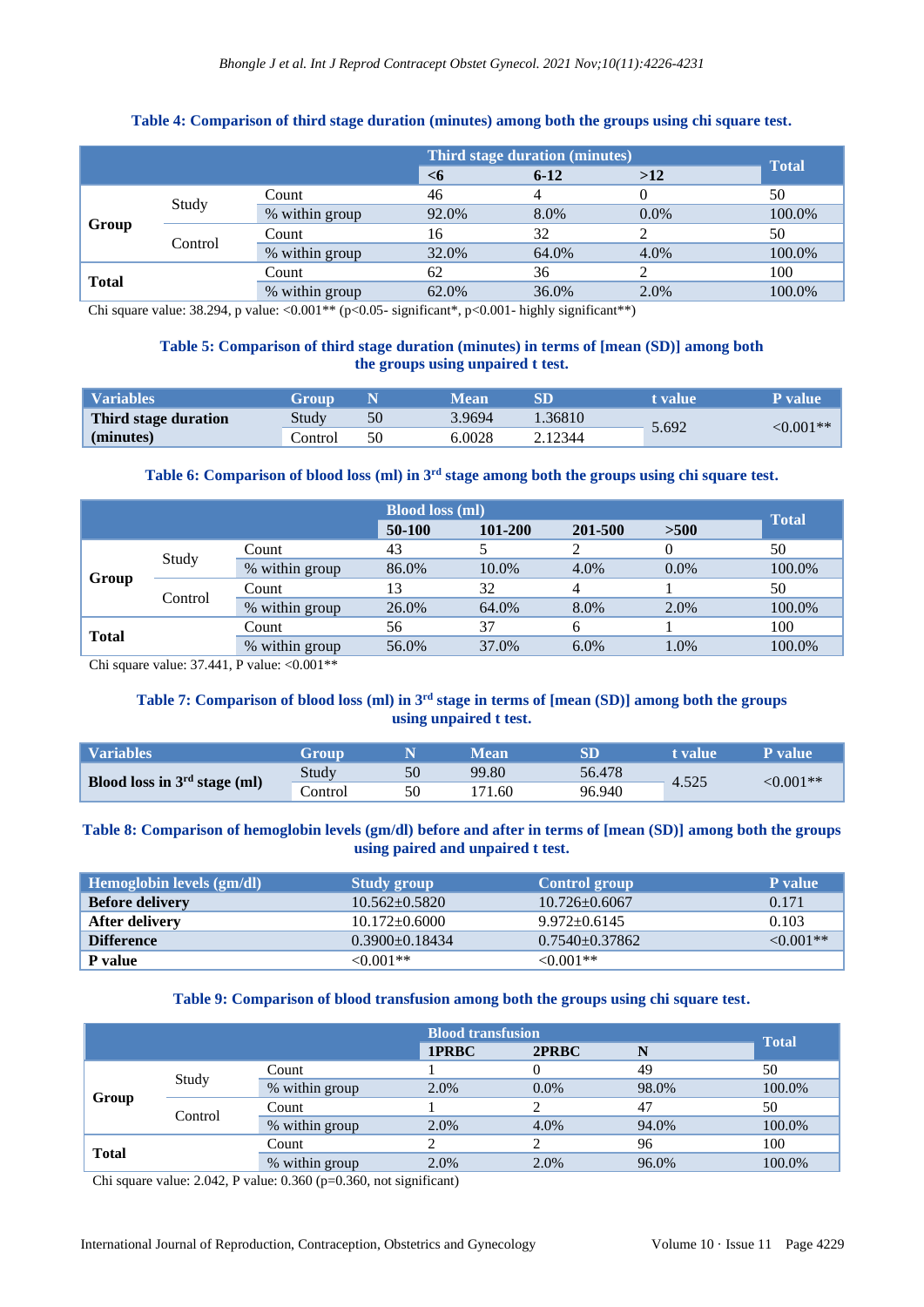Table 2 distribution of cases according to gravida in study group 25 (50%) patients were second gravida and in control group 24 (48%) patients were second gravida. There was no significant difference in gravida noted.

Table 3 show distribution of cases according to parity. In study group 26 (52%) patients were para one whereas in control group 25 (50%) patients were para one. There was no significant difference in parity noted.

Tables 4 and 5 show that the duration of third stage in study group ranged from 3.10-10.05 minutes with mean of 3.96±1.36 minutes. Duration of third stage in control group ranged from  $3.10 - 12.50$  minutes with mean of  $6.00 \pm 2.12$ minutes. In study group, duration of third stage was less than 6 minutes in 92% of patients whereas only 32% in control group. In 64% of control group patients third stage duration was 6-12 minutes whereas in study group only 8% patients had third stage duration of 6-12 minutes.

P value was  $\leq 0.001$ , in this study there was statistically significant difference in duration of third stage of labour between the study and control groups. Third stage duration was less in study group than control.

Tables 6 and 7 show that the amount of blood loss in third stage in study group ranged from 50-380 ml with mean 99.80±56.47 ml.

Amount of blood loss in third stage in control group ranged from 50-540 ml with mean of 171.760±96.94 ml.

P value was <0.001, in this study we found there was statistically significant difference in amount of blood loss in third stage of labour in study and control groups. Amount of blood loss was less in study group than in control group.

Table 8 show that in study group the difference in haemoglobin levels before and after delivery was 0.39 gm/dl and in control group the difference was 0.75 gm/dl. P value was  $\leq 0.001$ , thus in this study we found that there was reduction of haemoglobin after delivery in both groups and drop in haemoglobin was almost double in control group.

Table 9 show that in study group only 2% of patient required blood transfusion, whereas in control group 6% of patients required blood transfusion. P value was 0.360. There was no significant difference seen in blood transfusion requirement in study and control group.

### **DISCUSSION**

The third stage of labour starts from the interval from delivery of the fetus to the separation and expulsion of the placenta. The third stage of labour is a risky time as eventful, significant complications that threaten the mother's life can occur in this period. Although maternal mortality rates have declined dramatically in the developed world, PPH remains a leading cause of maternal mortality especially in developing countries

Placental blood drainage is another method which could be advocated as a part of active management of third stage of labour.

Soltani et al, Sharma et al, Gulati et al all this study showed placental cord drainage is more effective in reducing the duration of third stage of labour.<sup>3-5</sup> In similar study by Giacalone et al showed that the mean duration of third stage of labour in study group was 8 minutes and in control group was 15 minutes. Thus, he concluded duration of third stage of labour was significantly reduced in placental cord blood drainage group.<sup> $\overline{6}$ </sup> Shravage et alfound the same results.<sup>7</sup>

The present study results pointed out that both blood loss and PPH incidence were lower among Placental cord drainage group than control. Afzal et al who concluded that the mean blood loss in placental cord drainage group was statistically lower compared to the other group  $(p<0.001)$ .<sup>8</sup> Second, Meena et al, two Cochrane databases of systemic reviews, which are Hofmeyr et al and Begley et al studied the effect of placental cord drainage during the third stage of labour. All of them shown that placental cord drainage resulted in statistically significant reduction of blood loss during the third stage of labour.<sup>9-11</sup> Gulati et al in a study where they concluded that incidence of postpartum haemorrhage was 12% in control group and 6% in study group.<sup>5</sup>

In present study we found the difference in haemoglobin levels before and after delivery in study group was 0.39 gram/dl whereas in control group it was 0.75 gm/dl. Thus, drop in haemoglobin was almost double in control group (Table 8). This result was in line with the studies conducted by Giacalone et al, Meena et al, Mohamed et al, Roy et al, and Mohammed and Jeborry. All of them showed placental cord drainage significantly saves haemoglobin. They reported significance difference in postpartum haemoglobin level in placental cord drainage group than control group.6,9,12-14

There were certain limitations in our study. Sample size being 50 in study group so the results cannot be generalised. Observer could not be blinded regarding the two methods of delivering placenta. This may bias the calculation of duration of third stage of labour and amount of blood loss in third stage of labour.

### **CONCLUSION**

Placental blood drainage via umbilical cord reduces duration of third stage of labour and amount of blood loss in third stage of labour thereby preventing postpartum haemorrhage and its complications. Placental cord drainage should be encouraged for the management of third stage of labour universal to all pregnant women as it is simple, safe, non-invasive method and does not require